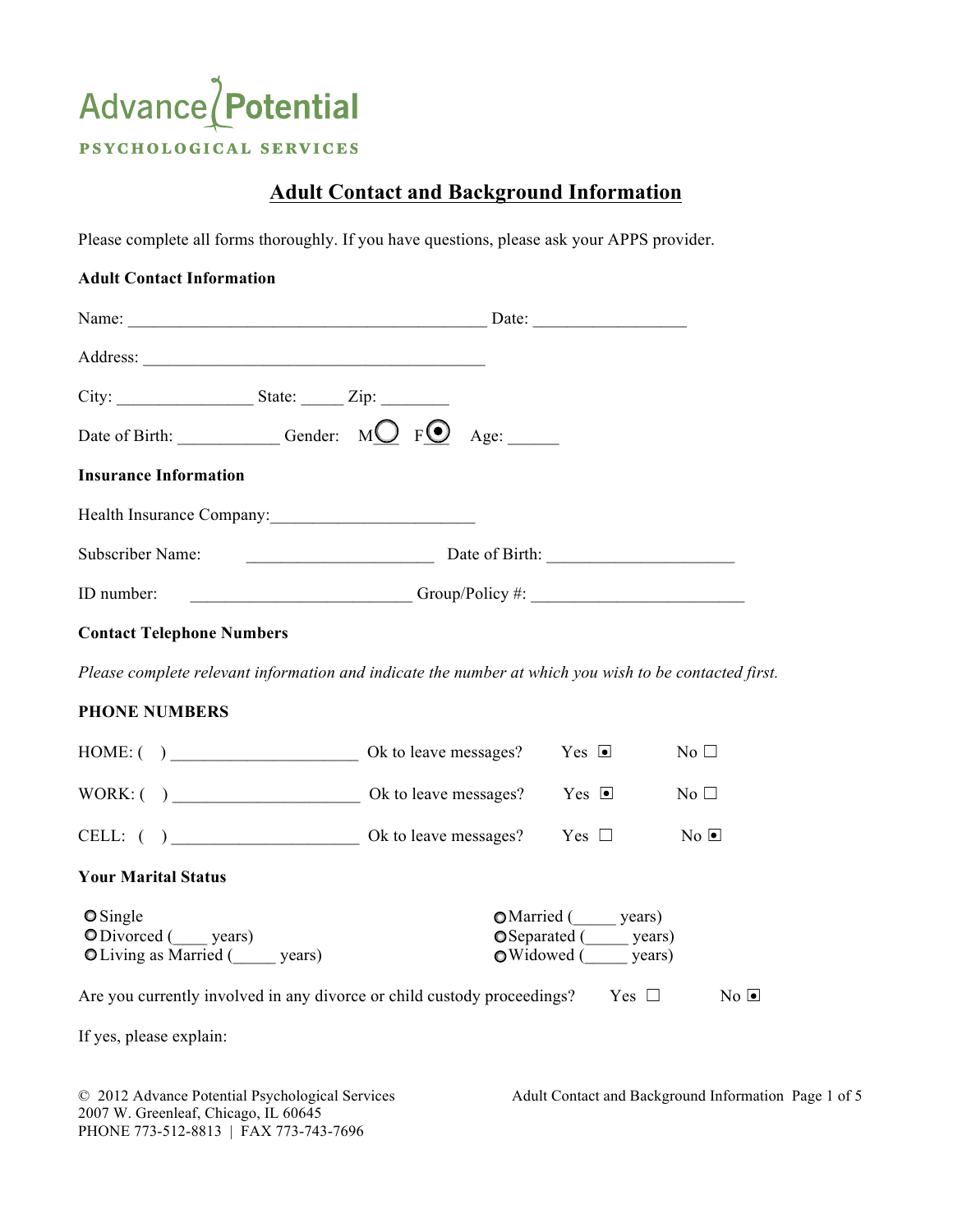| If APPS is unable to reach you, may we contact your spouse/partner? $\blacksquare$ Yes $\blacksquare$     |             |                |                   |       | No $\square$                                         |
|-----------------------------------------------------------------------------------------------------------|-------------|----------------|-------------------|-------|------------------------------------------------------|
|                                                                                                           |             |                |                   |       |                                                      |
| <b>Military Service</b>                                                                                   |             |                |                   |       |                                                      |
| Have you been/are you currently in the military? (If no, skip remainder of this section)<br>Yes $\square$ | $No$ $\Box$ |                |                   |       |                                                      |
|                                                                                                           |             |                |                   |       |                                                      |
| Date of Discharge Type of Discharge                                                                       |             |                |                   |       |                                                      |
| Were you in combat? Yes $\blacksquare$ No $\square$                                                       |             |                |                   |       |                                                      |
| <b>Employment Status</b>                                                                                  |             |                |                   |       |                                                      |
| Are you employed? Yes $\Box$                                                                              |             | $No$ $\bullet$ |                   |       |                                                      |
|                                                                                                           |             |                |                   |       |                                                      |
|                                                                                                           |             |                |                   |       |                                                      |
|                                                                                                           |             |                |                   |       |                                                      |
| Stress level of this position: $Low\overline{O}$                                                          |             |                | Medium $\bigcirc$ | HighO |                                                      |
| Other jobs you have held:                                                                                 |             |                |                   |       |                                                      |
|                                                                                                           |             |                |                   |       |                                                      |
| <b>Emergency Contact Information</b>                                                                      |             |                |                   |       |                                                      |
| Name:                                                                                                     |             |                |                   |       |                                                      |
|                                                                                                           |             |                |                   |       |                                                      |
|                                                                                                           |             |                |                   |       |                                                      |
| Primary Care Physician & Medical Care                                                                     |             |                |                   |       |                                                      |
|                                                                                                           |             |                |                   |       |                                                      |
|                                                                                                           |             |                |                   |       |                                                      |
|                                                                                                           |             |                |                   |       |                                                      |
| © 2012 Advance Potential Psychological Services<br>2007 W. Greenleaf, Chicago, IL 60645                   |             |                |                   |       | Adult Contact and Background Information Page 2 of 5 |

PHONE 773-512-8813 | FAX 773-743-7696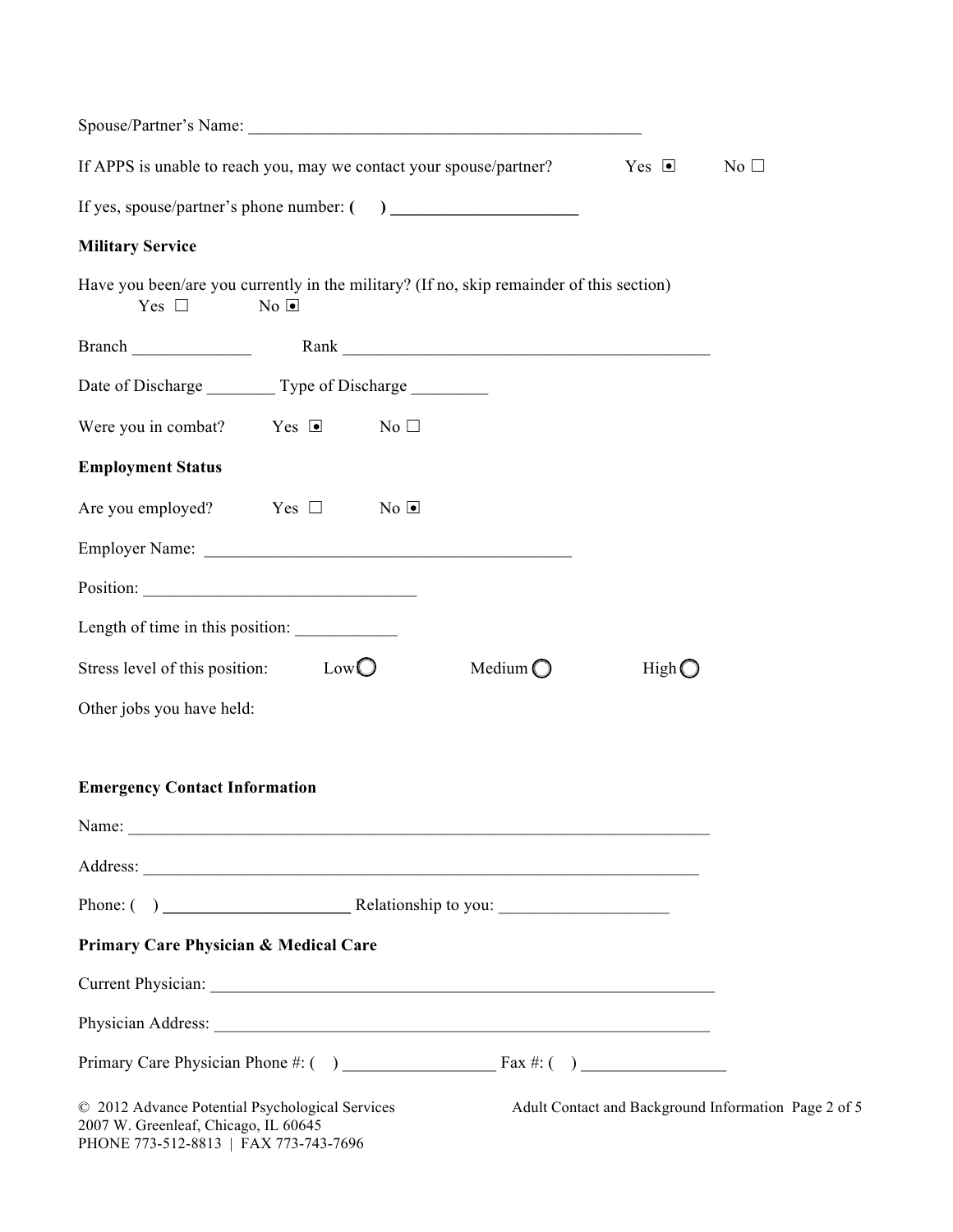Medical: \_\_\_\_\_\_\_\_\_\_\_\_\_\_\_\_\_\_\_\_\_\_\_\_\_\_\_\_\_\_\_

#### **MEDICAL INFORMATION**

Date of last physical exam: \_\_\_\_\_\_\_\_\_\_\_\_\_\_\_\_\_\_\_\_\_

Have you experienced any of the following medical conditions during your lifetime?

| $\Box$ Allergies             | ]Asthma           | $\Box$ Headaches         | Stomach Aches               |
|------------------------------|-------------------|--------------------------|-----------------------------|
| $\Box$ Chronic Pain          | $\Box$ Surgery    | □ Serious Accident       | $\Box$ Head Injury          |
| $\Box$ Dizziness/Fainting    | $\Box$ Meningitis | $\Box$ Seizures          | Vision Problems             |
| $\Box$ High Fevers           | Diabetes          | $\Box$ Hearing Problems  | $\Box$ Miscarriage          |
| Sexually Transmitted Disease | $\Box$ Abortion   | $\square$ Sleep Disorder | $\Box$ Other (please list): |
|                              |                   |                          |                             |

Please list any CURRENT health concerns:

Current prescription medications:

| <b>Medication Dosage:</b> | Date First Prescribed: |
|---------------------------|------------------------|
|---------------------------|------------------------|

Prescribed By:

Current over-the-counter medications (including vitamins, herbal remedies, etc.):

Please list any allergies and/or adverse reactions to medications:

#### **PREVIOUS MENTAL HEALTH TREATMENT**

| Yes $\Box$                  | $\overline{N_0}$ $\bullet$ |      |    |
|-----------------------------|----------------------------|------|----|
| If yes: Dates of Treatment: |                            | From | tο |
| Provider/Program            |                            |      |    |

2007 W. Greenleaf, Chicago, IL 60645 PHONE 773-512-8813 | FAX 773-743-7696

© 2012 Advance Potential Psychological Services Adult Contact and Background Information Page 3 of 5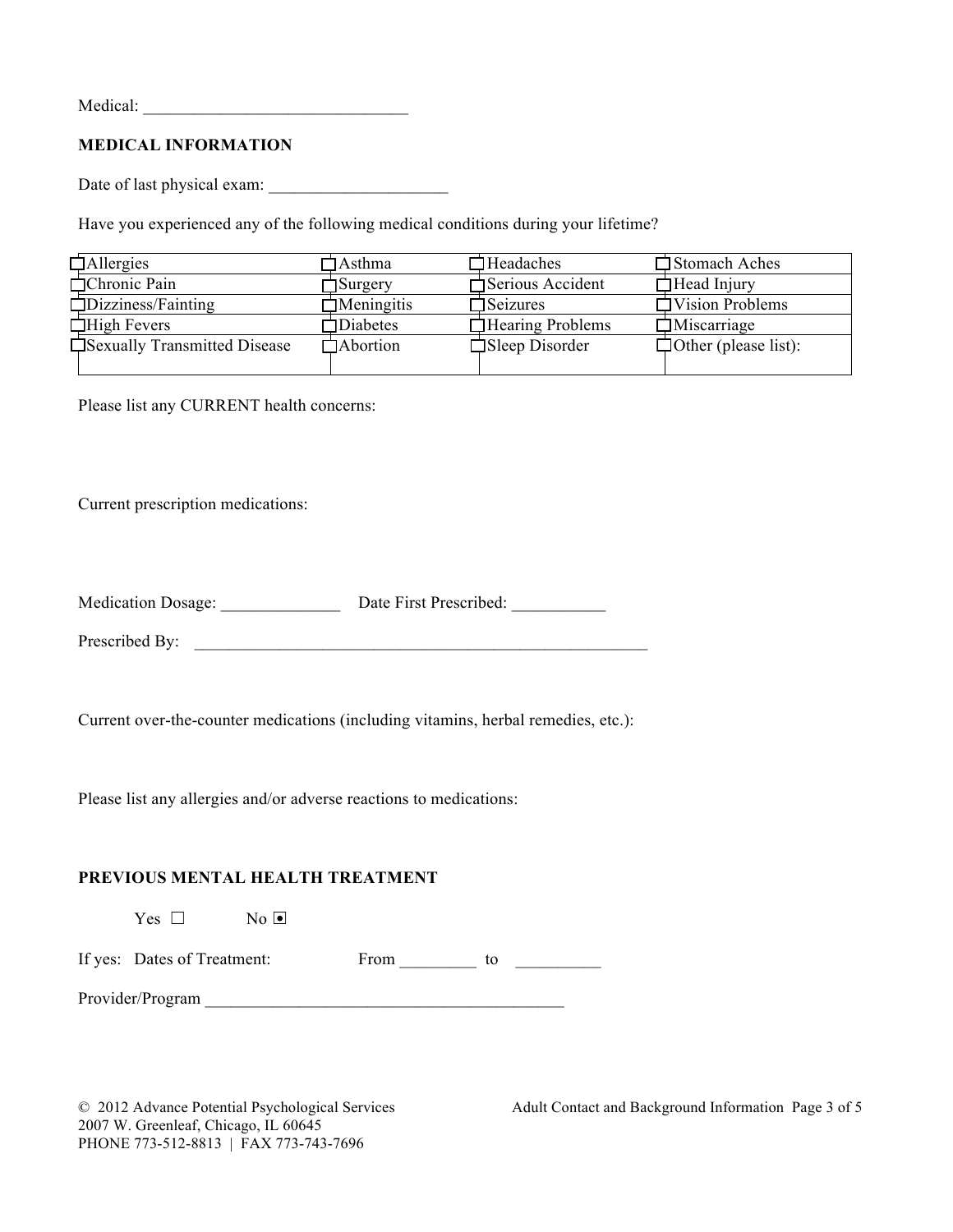| <b>Outpatient Counseling</b> | Medication (mental health)            |                      |           |
|------------------------------|---------------------------------------|----------------------|-----------|
| Psychiatric Hospitalization  | Drug/Alcohol Treatment                |                      |           |
| Self-help/Support Groups     |                                       |                      |           |
| <b>SUBSTANCE USE HISTORY</b> |                                       |                      |           |
| Substance Type _________     | Current Use (last 6 months)           | $Yes \n\blacksquare$ | No $\Box$ |
| Past Use:<br>Yes $\Box$      | $\overline{N_0}$ $\overline{\bullet}$ |                      |           |
|                              |                                       |                      |           |

*Please complete all that apply:*

| <b>Substance</b> | Frequency | Amount |
|------------------|-----------|--------|
| Tobacco          |           |        |
| Caffeine         |           |        |
| Alcohol          |           |        |
| Cocaine/ Crack   |           |        |
| Ecstasy          |           |        |
| Heroin           |           |        |
| Inhalants        |           |        |
| Methamphetamines |           |        |
| Pain Killers     |           |        |
| PCP/LSD          |           |        |
| Steroids         |           |        |
| Tranquilizers    |           |        |
| Marijuana        |           |        |

Have you had withdrawal symptoms when trying to stop using any substances?  $Yes \Box$  No  $\Box$  If yes, please describe:

Have you ever had problems with work, relationships, health, the law, etc. due to your substance use? Yes  $\Box$  No  $\Box$  If yes, please describe:

### **INTERPERSONAL/SOCIAL/CULTURAL INFORMATION**

Please describe your social support network (check all that apply):

Family  $\Box$  Neighbors  $\Box$  Friends  $\Box$  Students  $\Box$  Co-workers  $\Box$ Neighbors  $\boxdot$ 

Support/Self-Help Group □ Community Group □

Religious/Spiritual Center (which one?):

2007 W. Greenleaf, Chicago, IL 60645 PHONE 773-512-8813 | FAX 773-743-7696

© 2012 Advance Potential Psychological Services Adult Contact and Background Information Page 4 of 5